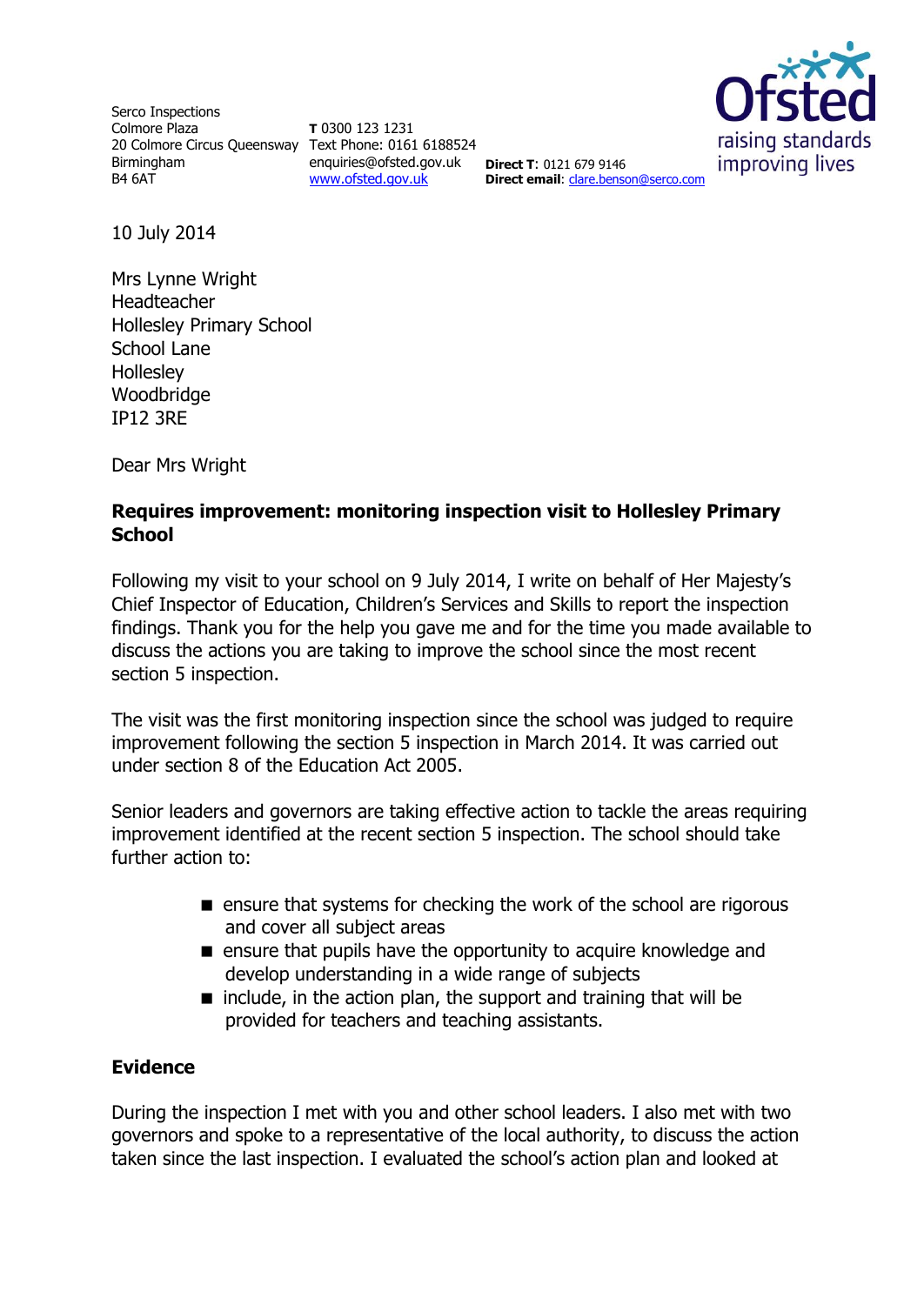

pupils' work. I also toured the school with you to observe teaching and met with the school council.

## **Main findings**

Although disappointed with the outcome of the previous inspection, senior leaders, including governors, accepted the judgements and have taken prompt action to address the weaknesses that were identified.

You created an action plan to address each of the areas that require improvement. The plan includes specific, measurable outcomes so that senior leaders, including governors, can check how well the school is doing. However, the plan fails to identify the support and training that will be provided for teachers and teaching assistants so that they can make the required improvements to the quality of teaching and learning.

Changes that you have implemented are already beginning to have an impact. For example you reviewed the school's marking policy and the work I saw in writing and mathematics books, particularly in Key Stage 2, showed that many pupils are now making rapid progress. This is partly due to improvements in the quality of teachers' feedback, which has resulted in pupils receiving more precise information about how to improve their work. You are also making more regular checks on the work of teachers and have involved middle leaders in this process. These checks have been useful in helping the school to identify strengths and weaknesses. However, you have not yet established a cycle of monitoring activities to ensure that the checks you make are systematic and cover all aspects of the curriculum, not just English and mathematics.

The school's own records, and provisional assessment results, indicate that achievement has improved significantly in reading, writing and mathematics over the past year and more pupils are now achieving higher levels. These improvements were not seen in other subjects where the quality of written work and teachers' marking require improvement.

A review of governance has taken place and has provided governors with an action plan to ensure that their work becomes more effective. This has already had a positive impact. Governors report that they now have a better understanding of their role and a clearer understanding of the school's strengths and weaknesses. During this inspection they were able to demonstrate how their work is now more tightly focused on raising standards, for example they understand how pupil premium funding is being used to support learners in danger of falling behind. Governors have also received training on performance data which they found useful. Some governors also attended training on appraisal, as this has previously been a weakness, particularly in relation to their responsibilities relating to the headteacher's performance.